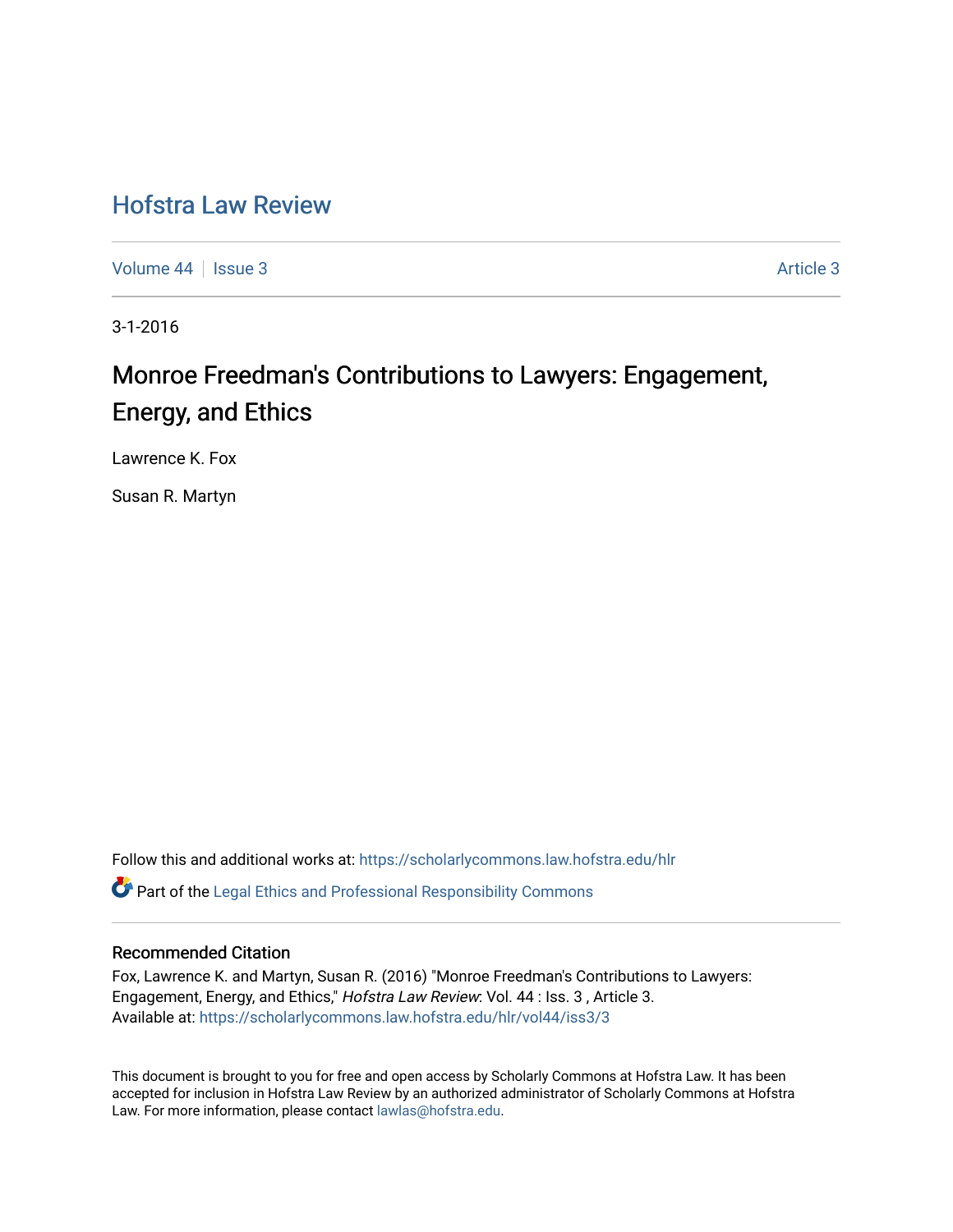### MONROE **FREEDMAN'S CONTRIBUTIONS** TO LAWYERS: **ENGAGEMENT,** ENERGY, **AND ETHICS**

*Lawrence J. Fox\* Susan R. Martyn\*\**

#### **I. INTRODUCTION**

What an honor to be included in a collective tribute to the life of our mutual hero, Professor Monroe Freedman: a brilliant man, his love of the law and his celebration of lawyering were the stuff of legends. From our perspective, as professional responsibility students sitting at his knee, no one brought more imaginative and, simultaneously, practical thinking to this topic.

Monroe Freedman never stopped his one-man campaign to improve the human condition, urging lawyers, judges, and law professors to exalt the dignity of clients, expanding the notion of zealous advocacy, while still recognizing that there must be limits, but that they must be crafted narrowly to reflect society's most fundamental interests.

Fearless in his efforts to establish a client-centered approach to lawyering, he did not hesitate, even when he was threatened, to join issue with the forces of darkness. But he did so with consummate good will, good humor, and an unruffled sense of confidence in the power of his advocacy that pervaded his work. He has left all of us who labor in the professional vineyards a legacy of engagement, energy, and ethics, exactly what he set out to accomplish. His voice is silent now, but read any of Monroe's written legacies and you can hear his voice, his very distinctive voice, uttering those wise words we were lucky enough to hear in person.

**<sup>\*</sup>** George W. and Sadella **D.** Crawford Visiting Lecturer in Law, Yale Law School and Partner, Drinker, Biddle **&** Reath LLP.

**<sup>\*\*</sup>** Distinguished University Professor and Stoepler Professor of Law and Values Emeritus, University of Toledo College of Law.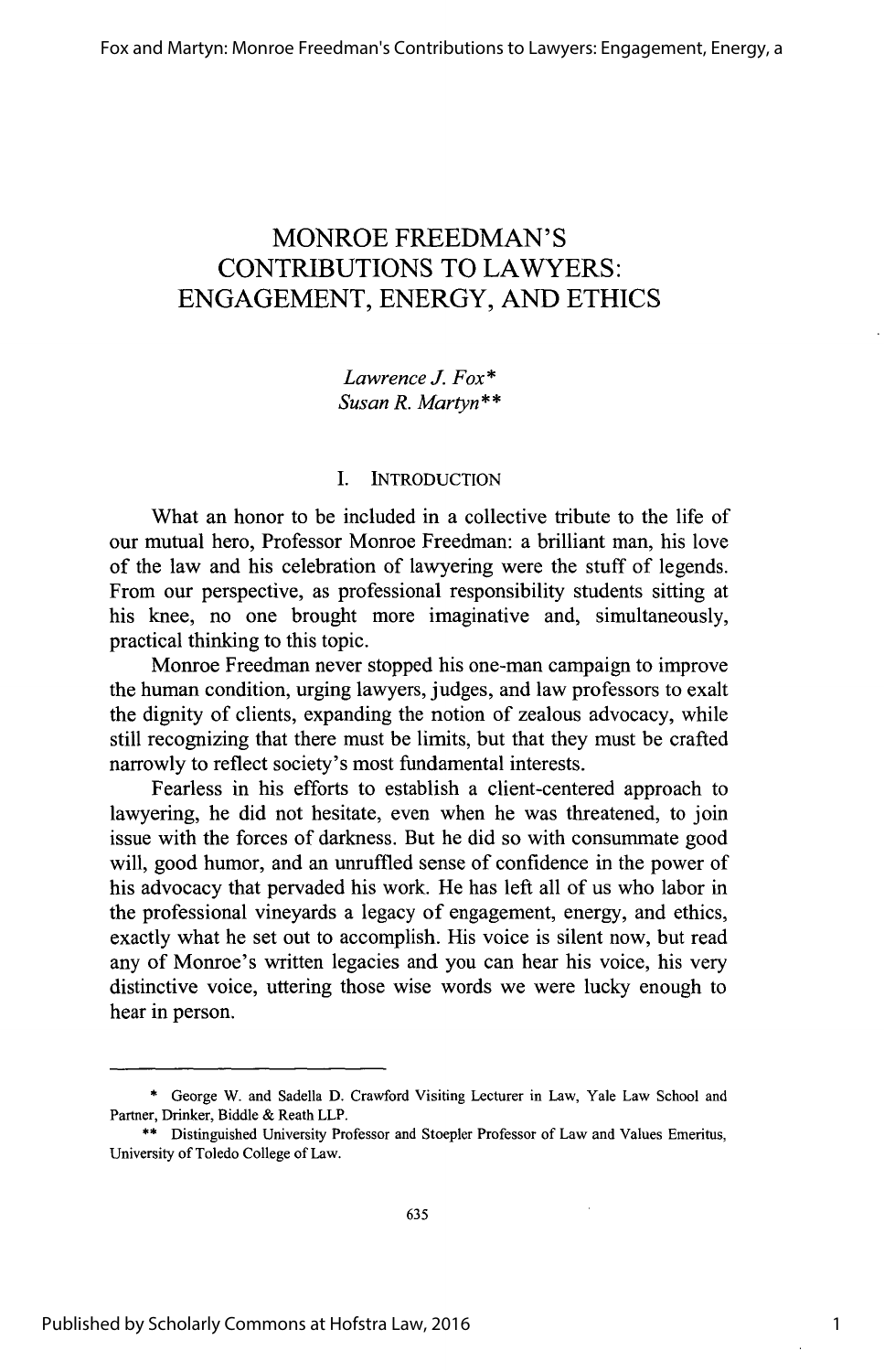#### *HOFSTRA LA WREVIEW* **636** [Vol. 44:635

#### **II. ENGAGEMENT**

Early in his professional career, Monroe displayed his lifelong courage to confront some of the most difficult issues that lawyers face in representing clients. He did this **by** engaging the practicing bar, judges, and academics, relentlessly searching for the truth wherever it led him.

It all began when he gave a lecture to lawyers in which he examined the *then-Canons of Legal Ethics* and concluded that they created conflicting obligations for criminal defense lawyers in dealing with client perjury.<sup>1</sup> He argued that the duty of competence (to learn everything possible about a client's case) and the duty of confidentiality (to refuse to disclose or use all information learned) conflicted with the obligation established **by** the ethics rules to reveal a client's perjury to a court when a lawyer possesses actual knowledge of the perjury.

Monroe's observations so outraged then-Judge Warren Burger and two other federal judges that they filed a professional disciplinary complaint against Monroe for expressing this opinion. But Monroe, convinced he had something to say, had the courage and conviction to continue his advocacy despite this attempt to silence him. He successfully defended the disciplinary proceeding, $<sup>2</sup>$  and while his license</sup> to practice stood challenged, he turned the speech into a now-famous, widely read, and much celebrated law review article.<sup>3</sup>

Forty years and two sets of disciplinary rules later, he continued to challenge us to confront the same conundrum, documenting the trilemma he initially exposed and addressing not just the text of the relevant rule and the cases that construed it, but also applauding the changes in viewpoint of those who initially advocated against his view.<sup>4</sup> Monroe concluded that, despite an apparent change in the relevant rule of professional conduct, courts continued to wrestle with the disquiet caused **by** the "critical policy issue" he raised so long ago, producing an approach very close to his original proposal.'

Monroe's willingness to reexamine the issue of client perjury characterizes his engagement with his critics. He welcomed the

*<sup>1.</sup> See* Monroe H. Freedman, *Getting Honest About Client Perjury,* 21 **GEO. J. LEGAL** ETHICS **133,** 133-34 **(2008).**

*<sup>2.</sup> Id. at* **138.**

**<sup>3.</sup>** Monroe H. Freedman, *Professional Responsibility of the Criminal Defense Lawyer: The Three Hardest Questions,* 64 MICH. L. REV. 1469, 1469-84 **(1966).**

<sup>4.</sup> MONROE H. FREEDMAN **&** ABBE SMITH, **UNDERSTANDING** LAWYERS' ETHICS **151-86** (4th ed. 2010).

*<sup>5.</sup>* Freedman, *supra note* **1,** at 148. They do so **by** disingenuously construing the knowledge requirement of the rule, which makes it "reasonably certain that a lawyer who chooses to honor her client's confidences will not be found to have violated Model Rule **3.3."** *Id.* at 147.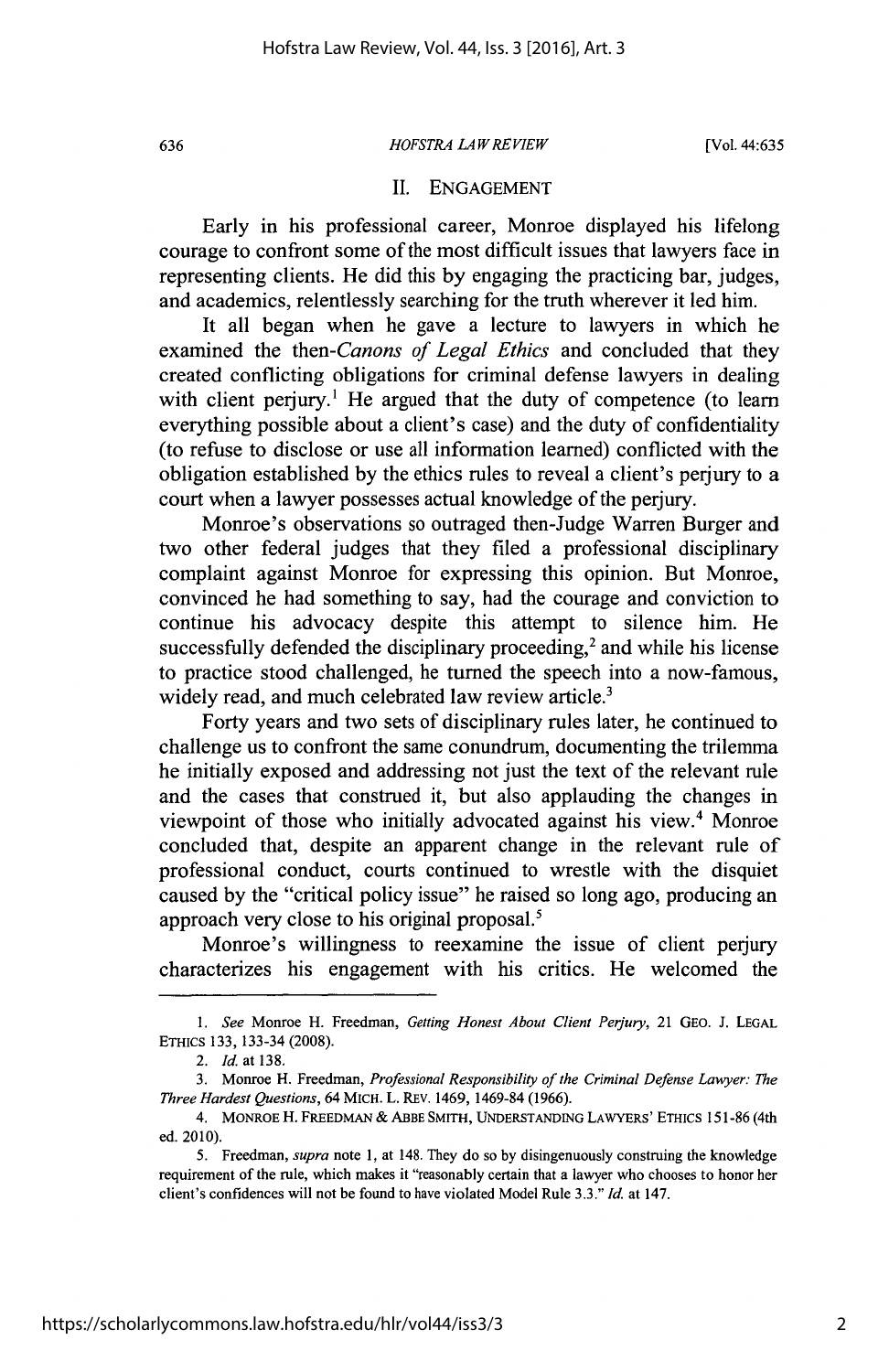opportunity to rethink and expand on his earlier conclusions. He did this **by** returning to the core principles that he believed should govern the client-lawyer relationship.<sup>6</sup> For example, on the issue of discrediting truthful witnesses, he relied on "fiduciary obligations to our client, our promise to maintain confidentiality, our client's reliance on that promise, and our client's constitutional right to confront the witnesses against him."<sup>7</sup> In discussing the view of other commentators who reached a similar result, Monroe unearthed what he called their "cynical justification": that is, "winning the case at hand."<sup>8</sup>

Susan also had the pleasure of admiring Monroe Freedman's engagement with her local practicing bar in Toledo. In offering an afternoon of ethics hypotheticals, Susan vividly remembers the moment he presented a case he had discussed at length in his treatise.<sup>9</sup> In response, the vast majority of the local bar disagreed with Monroe's view that the client should come first. The Toledo lawyers explained to Monroe: "That's not how we practice law here," and "We believe in professionalism." Monroe's response was classic, measured, and true: First, he told the large audience to be sure that they remembered their client, who will have to live with the decision. Then, he reminded them that an uninformed client could have remedies against a lawyer who fails to communicate.

#### III. ENERGY

Monroe's engagement with the legal profession flowed from his energy, which seemed to compel him to engage with both practicing lawyers and those in the academy when we considered his work. Susan personally experienced this energy when she wrote one footnote (out of **167)** in a book review of *Modern Legal Ethics* **by** Charles Wolfram."o She commented that Freedman's criticism of Wolfram on the client perjury issue was "unfair" because Wolfram had in fact documented the profession's lack of agreement about, and factual limitations of, the relevant rule. $<sup>11</sup>$ </sup>

**<sup>6.</sup> MONROE** H. **FREEDMAN, LAWYERS' ETHICS IN AN ADVERSARY SYSTEM, 71-74 (1975)** (discussing the lawyer's role in advising clients and when it might cross the line from giving legal information to "active instrument" of client fraud).

*<sup>7.</sup>* **FREEDMAN** *&* **SMITH,** *supra note* 4, at **213.**

*<sup>8.</sup> Id.*

<sup>9.</sup> *See id.* at 379-400 (discussing scenarios where opposing counsel takes advantage of an adversary's mistake).

**<sup>10.</sup>** Susan R. Martyn, *The Ethic of* Modem Legal Ethics, 1 **GEO. J. LEGAL ETHICS 267, 282** n.144 **(1987).**

*<sup>11.</sup> Id.*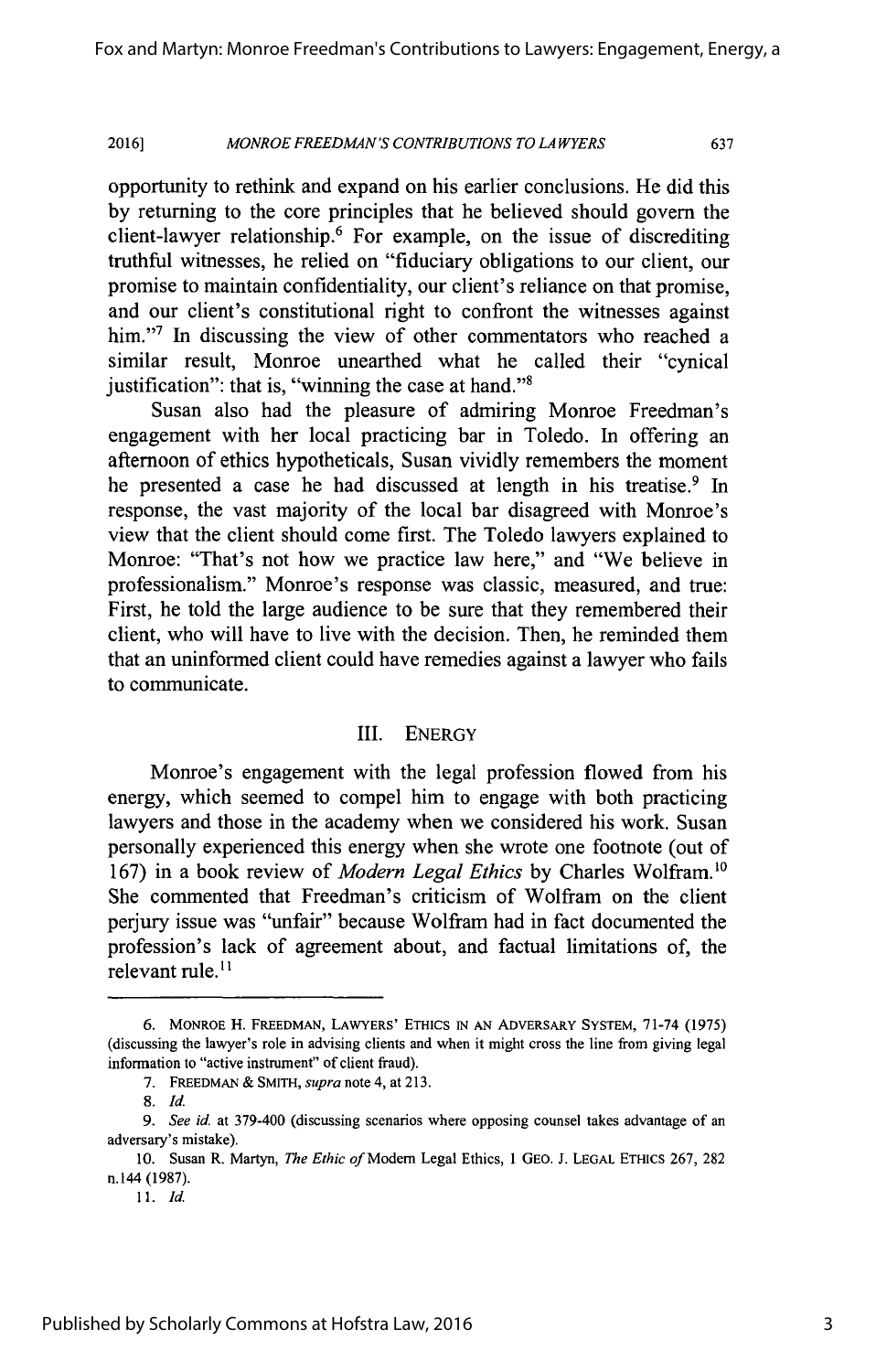*HOFSTRA LAW REVIEW* **638** [Vol. 44:635

Susan had not yet met Monroe Freedman, but she was about to; he wrote her a lovely letter that informed her why she was mistaken. She wrote back, telling him why she did not agree. He then asked his legal ethics class to vote on who was correct, and called her to let her know that his class voted him the winner! Not quite a fair fight, but compelling evidence of his boundless energy to take on all comers.

Wolfram's treatise and the book review were written shortly before the Supreme Court decided *Nix v. Whiteside.1<sup>2</sup>*Chief Justice Burger penned the majority opinion in that case, which affirmed a criminal conviction, despite the fact that the defense lawyer successfully dissuaded his client from lying **by** threatening to disclose any perjured testimony. While some might have expected this **U.S.** Supreme Court pronouncement would define the lawyer's role confronting client perjury, it in fact did not. The message of Monroe's earlier-cited article continued to enjoy broad professional support;<sup>13</sup> indeed, the current *Model Rules of Professional Conduct* recognize that the requirements of rule **3.3** are subordinated to the defendant's constitutional rights.<sup>14</sup>

Another example of the same energy and follow-through occurred when Monroe signed on to an amicus brief we penned on behalf of the Ethics Bureau at Yale and ninety-two legal ethics professionals and professors.<sup>15</sup> Six members of the court majority cited this brief in support of their conclusion that all three of his pro bono lawyers had abandoned the petitioner, Mr. Maples.<sup>16</sup> A year later, Monroe and the other signatories to the brief received an email from counsel for one of these lawyers, informing us that New York had dismissed a disciplinary action against one of the three because "there was no basis for taking disciplinary action" against him.<sup>17</sup>

At about the same time, Monroe was working on an article about the use and effect of professional discipline on death penalty lawyers and judges. He saw this correspondence, intended to chastise the amici, as no more than a prime example of the failure of disciplinary counsel to take action in cases of what he described

<sup>12.</sup> *475* **U.S. 157 (1986).**

**<sup>13.</sup>** Freedman, *supra note* **1,** at 142-45.

<sup>14.</sup> MODEL **RULES OF PROF'L CONDUCT** r. **3.3 cmts. 7-9** (AM. **BAR ASS'N** 2014).

**<sup>15.</sup>** Brief of Legal Ethics Professors and Practitioners and the Ethics Bureau at Yale as *Amici Curiae* in Support of Petitioner, Maples v. Thomas, **132 S.** Ct. **912** (2012) (No. **10-63).**

*<sup>16.</sup> Maples,* **132 S.** Ct. at **925** n.8; Brief of Legal Ethics Professors and Practitioners and the Ethics Bureau at Yale as *Amici Curiae* in Support of Petitioner, *supra note 15,* at **23-27.**

**<sup>17.</sup>** Monroe H. Freedman, *Professional Discipline of Death Penalty Lawyers and Judges, 41* **HOFSTRA** L. REv. **603, 613 (2013).**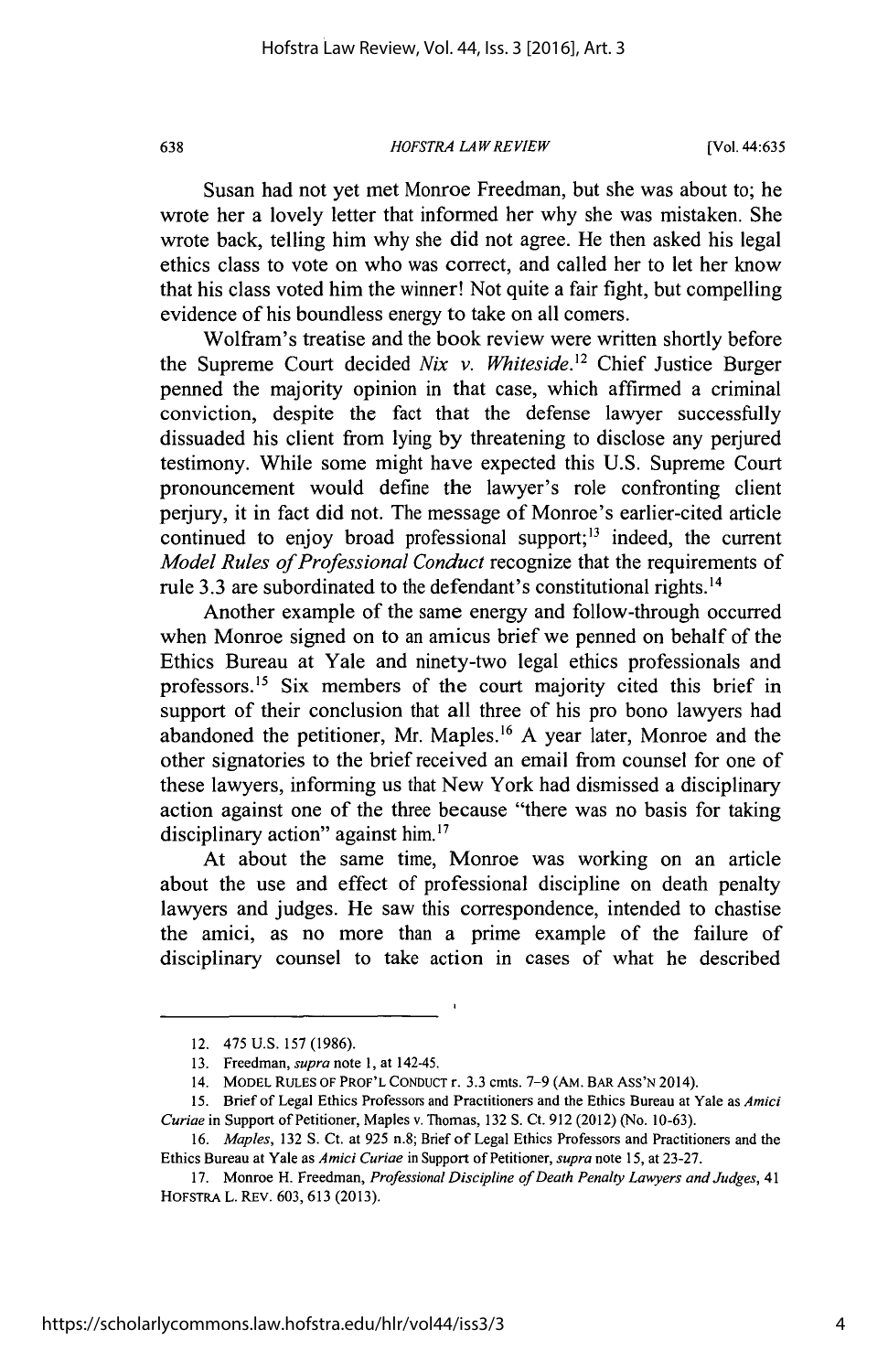as "clear on [the facts of the Supreme Court record]."<sup>18</sup> This experience and others led him to conclude that it was a "pointless exercise" to draft guidelines for death penalty counsel, as they already existed and were for the most part not enforced.<sup>19</sup>

Monroe directed his energy at judges and academics, as well as at practicing lawyers. He argued that electing state judges was unconstitutional<sup>20</sup> and excoriated prosecutors and judges for encouraging and using cooperating witnesses who lie.<sup>21</sup> He also was one of the first to raise the profound, but largely ignored, ethical issues that law professors face.<sup>22</sup>

Beginning with the proposition that we all bring to the task of ethics a "significant perspective,"<sup>23</sup> he identified law professors as those who, **by** and large, have chosen to leave clients behind and, as a result, tend to exalt societal interests over those of clients. He then asked: "But what of our students .. **.** [whom] we *have* chosen to be involved with $[$ , $]$ ... do we champion their interests?"<sup>24</sup> He examined that question **by** applying his own laser focus to create a public discussion of neglected issues. Sparing no sacred cows, he identified and addressed sex with students, plagiarism of student work, and due process in grading, concluding that the first is unprofessional and often an abuse of power, the second required publication credit, and the third dictated grade review.

#### IV. **ETHICS**

Monroe Freedman recognized that his concerns about the professional responsibility of lawyers, judges, and law professors were generated **by** his overall view of the role of each. This sent him on an exploration of the lawyer's purpose in society, a topic on which he spent the rest of his career elaborating in his characteristically vivid prose.<sup>25</sup>

**23.** *Id.* at **275.**

24. *Id.* at **276.**

*<sup>18.</sup> Id* at 612-14.

*<sup>19.</sup> Id. at 603, 621.*

*<sup>20.</sup> See generally* Monroe H. Freedman, *The Unconstitutionality ofElecting State Judges, 26* **GEO. J. LEGAL** ETHICS **217 (2013)** (discussing how electing and re-electing judges violates due process).

<sup>21.</sup> Monroe H. Freedman, *The Cooperating Witness Who Lies-A Challenge to Defense Lawyers, Prosecutors and Judges,* **7** OHIO **ST. J.** CRIM. L. **739,** 740-43 (2010).

<sup>22.</sup> Monroe H. Freedman, *The Professional Responsibility of the Law Professor: Three Neglected Questions,* **39 VAND.** L. REv. **275, 276-77, 280, 282 (1986).**

*<sup>25.</sup>* Although almost all of his work is suffused with this foundation, we can perhaps see the best examples in Freedman's *Lawyers 'Ethics in an Adversary System, supra* note **6,** and Freedman and Smith's *Understanding Lawyers'Ethics, supra* note 4.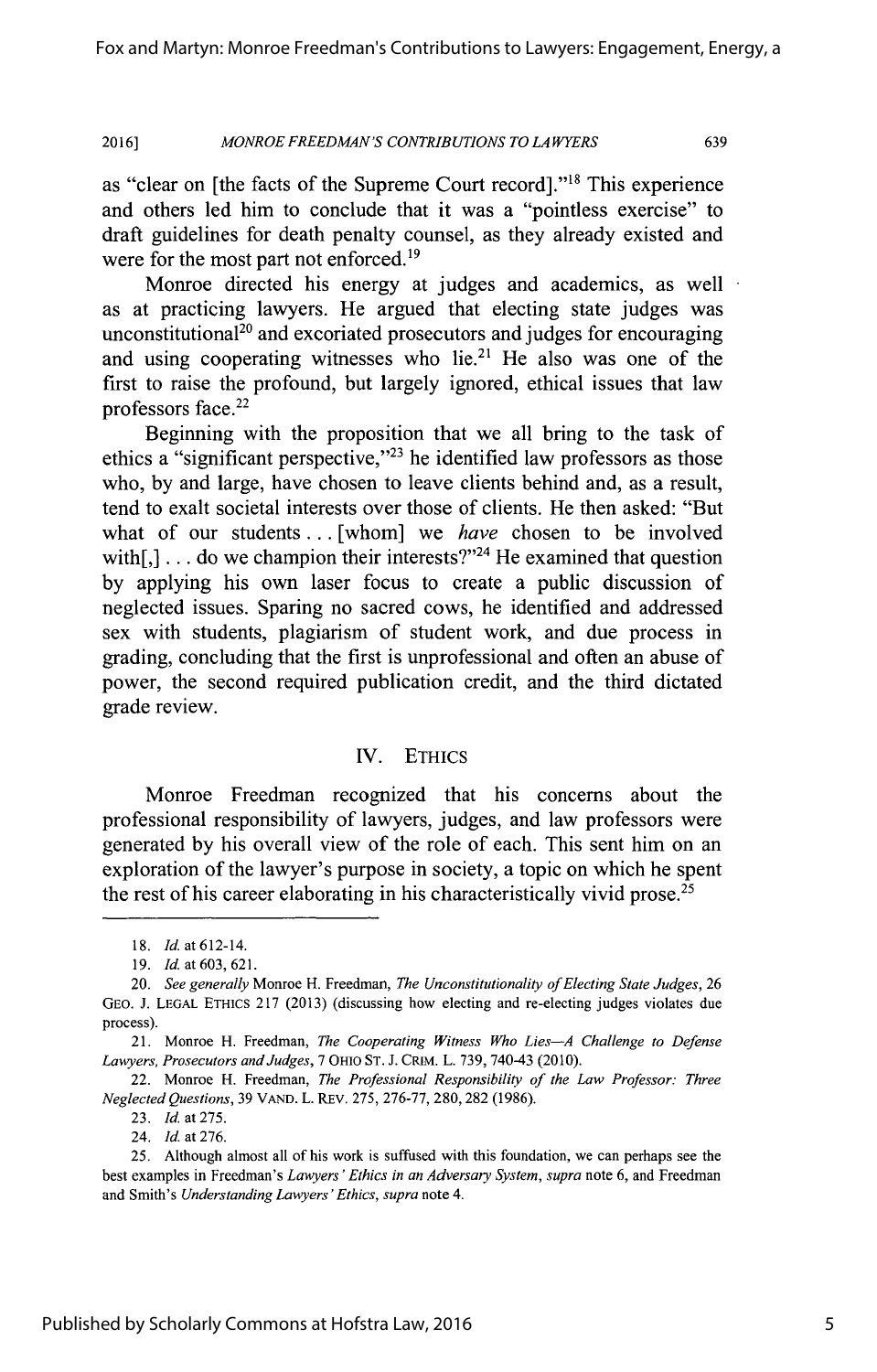#### *HOFSTRA LAW REVIEW* 640 [Vol. 44:635

He saw the legal system's purpose as preserving rights and the lawyer's role as giving power and autonomy to clients.<sup>26</sup> This led him to articulate the central problem in legal representation: the lawyer's superior legal knowledge giving the lawyer outsized power in clientlawyer relationships, an imbalance that encourages the paternalism of lawyers. He saw the lawyer's work as representing the client zealously within the bounds of the law.<sup>27</sup>

Monroe's celebration of the client-lawyer relationship remains one of the brightest, most positive, and definitive explications of the lawyer's ethical obligations. In fact, Monroe's explorations of these matters inspired us to identify, articulate, and emphasize these obligations in agency terms as the lawyer's *5Cs.* The lawyer must abide **by** the client's right to *control* the goals of the representation, must be *competent, must communicate,* must keep *confidences,* and must resolve *conflicts of interest.* Although thousands of pages have been written about these obligations, no one came close to Monroe Freedman in articulating and emphasizing their importance and interrelationship.

Monroe begins with the agency and fiduciary proposition that the client-principal empowers the lawyer, not vice versa. This means that the lawyer's exercise of autonomy reaches its pinnacle not in the representation itself, but in deciding whether and when to represent a particular client. Because the lawyer's role creates primary obligations to clients, Monroe emphasized the need to choose clients with care.<sup>28</sup> He wanted lawyers to be clear about the client they were representing, the tasks that representation required, and the influence that the client would have on the lawyer and the lawyer's life.

In each situation, Monroe began **by** confronting moral dilemmas, because he believed that immorality rested in "failing to address and resolve the moral conflict in a conscientious and responsible manner."29 He identified the first moral issue each lawyer faces as her own accountability for the client she chooses to represent. Monroe agreed with Tom Shaffer that most client-lawyer counseling required consultation about moral issues.<sup>30</sup> But Monroe disagreed with him about the lawyer's role. The lawyer was not there to make the client "good" as

**<sup>26.</sup>** FREEDMAN **&** *SMITH, supra* note 4, at *15-43.*

**<sup>27.</sup>** *Id.* at **68-126.**

**<sup>28.</sup>** *Id.* at *52-53, 69-74.*

**<sup>29.</sup>** Monroe H. Freedman, *A Lawyer Doesn't Always Know Best,* HUM. RTS., May **1978,** at **28, 28.**

**<sup>30.</sup>** Thomas Shaffer, *Legal Ethics and the Good Client,* **36 CATH. U.** L. REv. **319, 329- 30(1987).**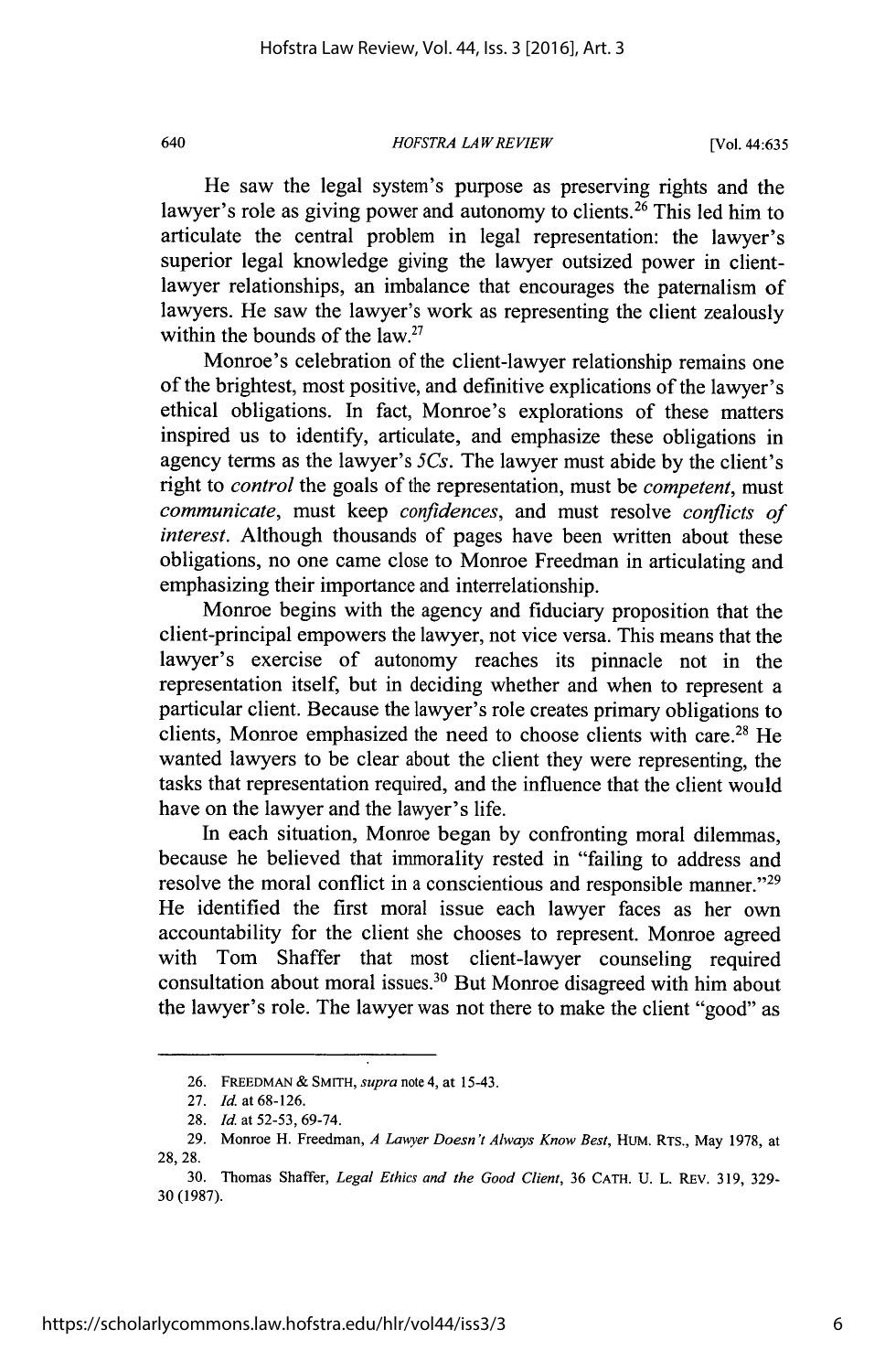Monroe read Shaffer to suggest, but rather to be in a relationship in which the lawyer has the power to help.<sup>31</sup>

Most remember Monroe's work in clarifying the conflicting loyalties of criminal defense lawyers, including his recent publication with his colleague, Abbe Smith, which documents just how renowned defense lawyers actually do their jobs in an imperfect system.<sup>32</sup> But he wrote with equal clarity about prosecutors.<sup>33</sup> And he had this to say to students about another kind of client representation: "As you contemplate the practice of law you should understand that you may be called upon to represent people who, out of sheer greed, will hurt and even kill other innocent people. And if you can't handle that then you should not go into the practice of corporate law." $34$ 

Following Susan's talk at Hofstra, Monroe's emphasis on knowing your client inspired her to write about what she labeled "accidental clients." Although in most situations lawyers know who their clients are because they have expressly agreed to represent them, Susan noted that the law governing lawyers also recognizes what lawyers may think of as "accidental clients," those a lawyer did not expect, but who are owed the same fiduciary duties lawyers owe clients they intend to represent.<sup>35</sup>

**Of** course, general rules of contract and tort govern the creation of client-lawyer relationships. However, a lawyer asked to provide legal advice who fails to say "no" (or offers the advice without charge) can create an implied client-lawyer relationship if the recipient reasonably relies on the lawyer's assistance. Courts approach inconsistencies in descriptions of what occurred from the viewpoint of the reasonable prospective client.<sup>36</sup>

Monroe helped us understand that identifying accidental, as well as intended clients, puts lawyers in the best position to avoid client-lawyer relationships they do not wish to create and to embrace those they do. When clear about who are clients, lawyers also know whom to bill and to whom they owe fiduciary duties.

**<sup>31.</sup>** FREEDMAN *&* SMITH, *supra* note 4, at **8;** Monroe H. Freedman, *Legal Ethics and the Suffering Client,* **36 CATH. U.** L. REv. **331, 331 (1987).**

**<sup>32.</sup>** Monroe H. Freedman, *Why It's Essential to Represent "Those People," in How* **CAN You REPRESENT THOSE** PEOPLE? **73, 73-76** (Abbe Smith **&** Monroe H. Freedman eds., **2013);** *see also* Freedman, *supra* note **17,** at **605-07.**

**<sup>33.</sup>** Monroe H. Freedman, *The Professional Responsibility of the Prosecuting Attorney, 55* **GEO. L.J. 1030,** 1034-41 **(1967);** Monroe H. Freedman, *The Use of Unethical and Unconstitutional Practices by Prosecutors' Offices,* **52** WASHBURN **L.J. 1, 16-21** (2010).

<sup>34.</sup> Abbe Smith, *Monroe Freedman-Heart and Mind,* **23** PROF. LAW., no. **2, 2015,** at 14, 18.

**<sup>35.</sup>** Susan R. Martyn, *Accidental Clients,* **33** HOFSTRA L. REv. **913,** 914-16 **(2005).**

**<sup>36.</sup> RESTATEMENT** (THIRD) OF THE LAW GOVERNING LAWYERS **§** 14 (AM. LAW **INST.** 2000).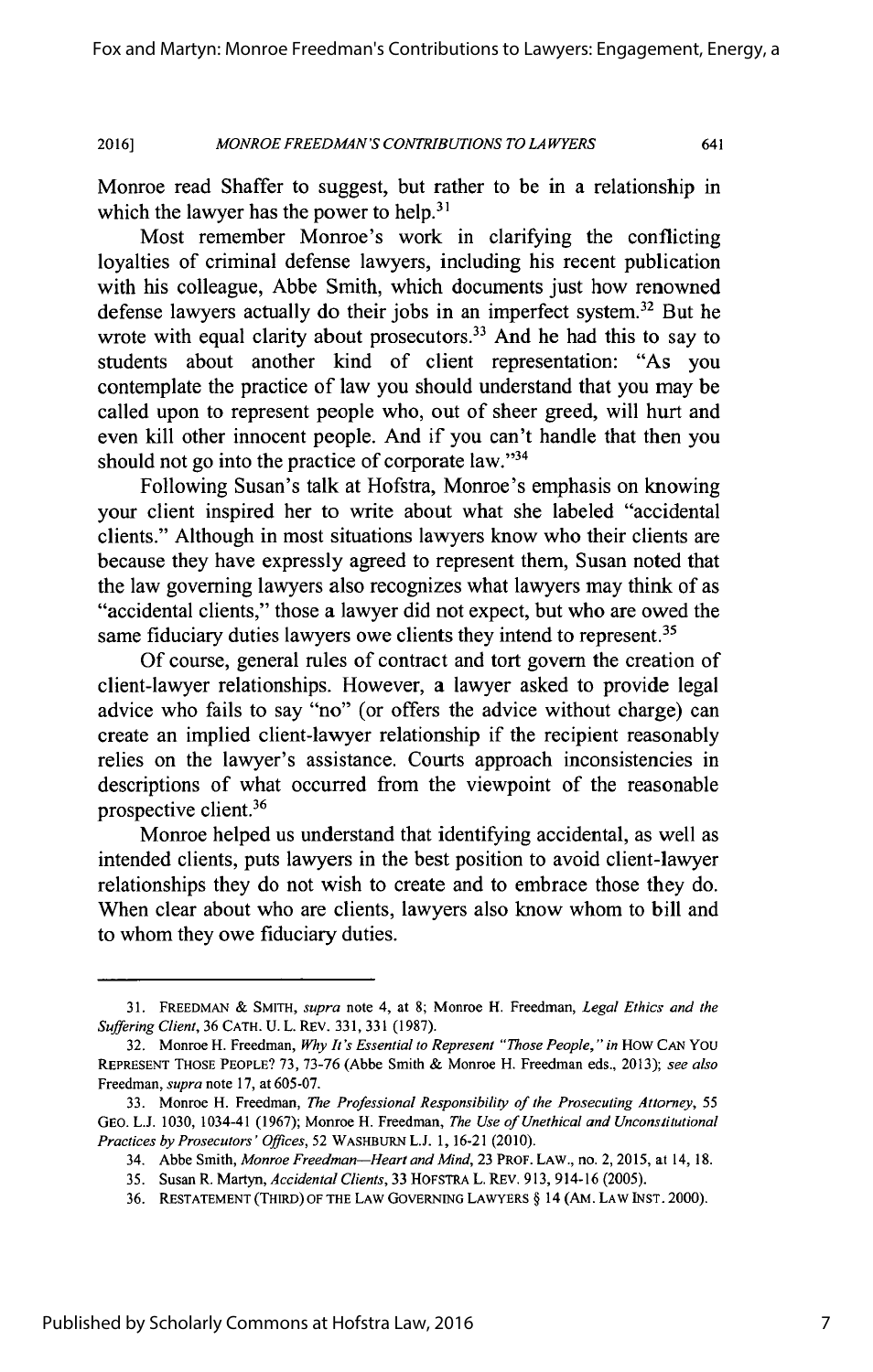#### *HOFSTRA LAW REVIEW* 642 [Vol. 44:635

Monroe's understanding of lawyers as fiduciaries also helps us understand why courts hold that lawyers owe clients certain precontractual duties of fairness in bargaining for fees, including the obligation to explain them.<sup>37</sup> Once a lawyer takes on a representation and agrees to a fee, full fiduciary duties attach, making any attempt to modify a fee upward, after the initial agreement, subject to a presumption that the lawyer-agent has used his power to unduly influence the client-principal.<sup>38</sup>

The fiduciary duties lawyers assume with each client representation, what we call the  $5C_s$ , rest on a key agency law insight that Monroe recognized: lawyers derive power from clients, but our superior knowledge and skill also allow us to overpower our clients' interests. Agency law assigns fiduciary duty to lawyers to ensure that client-defined best interests are promoted in the representation. It achieves this **by** recognizing several facets of the obligation essential to representing the interests of another.

The first facet or  $C$ -control-assumes that, like other agents, lawyers have a duty to act on the client's behalf, subject to the client's right to define the objectives of the representation. Monroe was unrelenting in emphasizing that clients have sole authority to determine the objectives or goals of the representation, while he recognized that lawyers have sole authority to take actions required **by** law before tribunals and to refuse to engage in unlawful conduct. And when clients and lawyers share authority, Monroe was also clear that lawyers should defer to clients after the lawyer provides a full explication of the implications of a client decision.<sup>39</sup>

Monroe also helped us understand the way in which the second C communication-is essential to every aspect of the client-lawyer relationship.<sup>40</sup> When a client decision arises, the lawyer must take the initiative to inform, consult with, and clarify the client's decision. When a client insists on illegal conduct, the lawyer must inform the client that the conduct is not permitted and explain why. When a client has decided upon an objective, the lawyer must consult with the client about the

**<sup>37.</sup> MODEL RULES OF PROF'L CONDUCT** r. *1.5* **(AM. BAR Ass'N** 2014); **RESTATEMENT (THIRD) OF THE LAW GOVERNING LAWYERS §** 34 cmt. **b.**

**<sup>38.</sup> RESTATEMENT (THIRD) OF THE LAW GOVERNING LAWYERS §§ 18, 38.**

**<sup>39.</sup> FREEDMAN** *&* **SMITH,** *supra* note 4, at **63-66.**

<sup>40.</sup> **MODEL RULES OF PROF'L CONDUCT** r. 1.4; **RESTATEMENT (THIRD) OF THE LAW GOVERNING LAWYERS §** 20.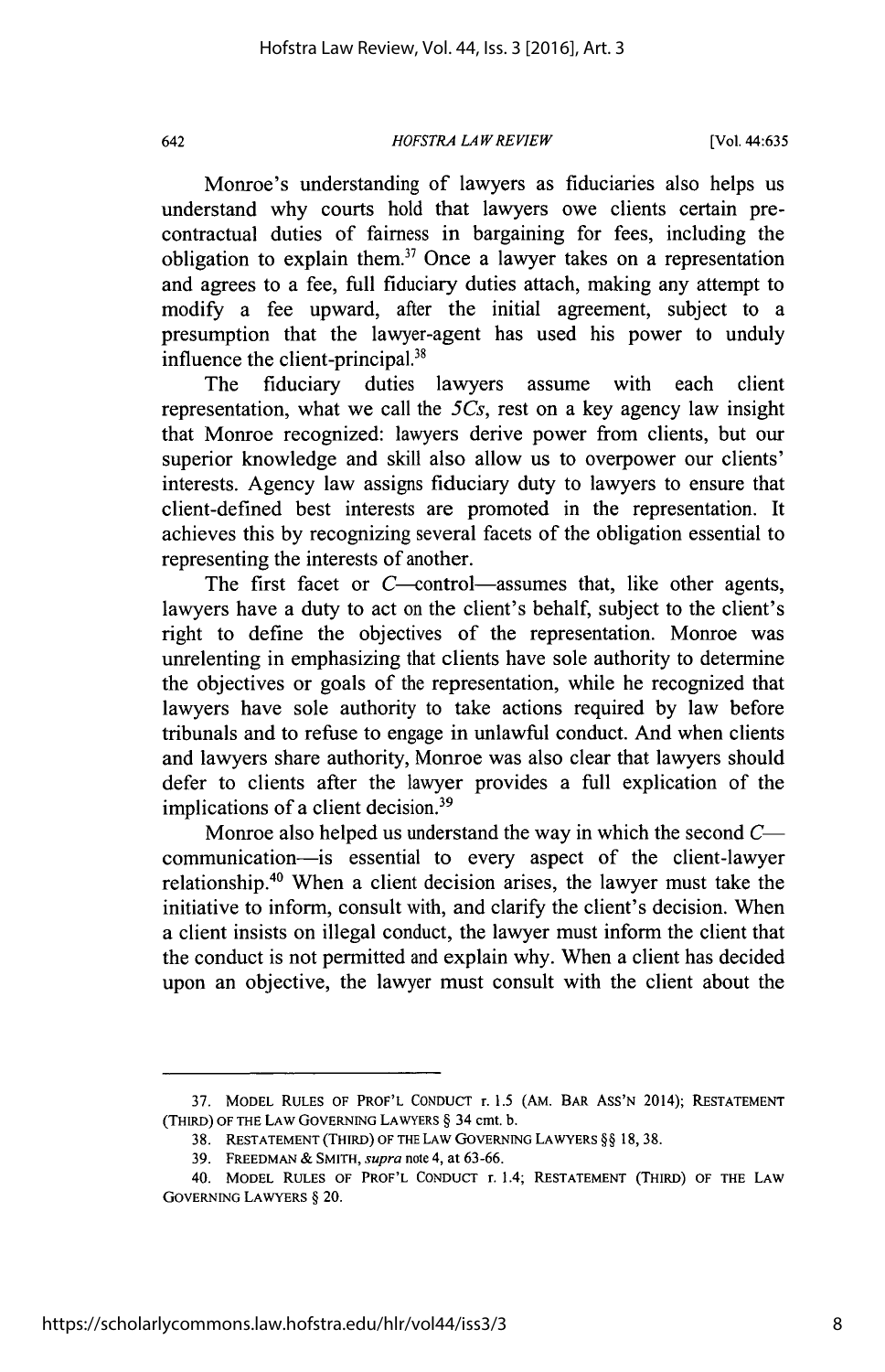means to accomplish it. In agency terms, the outcome of these consultations creates a lawyer's actual authority to act on behalf of the client.

In fact, communication enables all of the 5Cs. Just as clients cannot choose the objectives of a representation without understanding feasible legal options, lawyers cannot act competently without understanding what the client hopes to accomplish and knowing how to get there. Similarly, lawyers need facts sufficient to permit them to apply the law to a client's situation, and the duty of confidentiality encourages clients to supply the facts for that process to be successful.<sup>41</sup> Monroe's advocacy of zealous representation and loyalty certainly means that lawyers must search for and resolve conflicts of interest to avoid favoring the lawyer's own or some other person's interest over those of her clients.<sup>42</sup>

The third C—competence—focuses on why lawyers are hired in the first place: to provide competent service in a complex legal system that clients are not able to navigate themselves.<sup>43</sup> Monroe understood that legal remedies were essential, but were no panacea for lawyer incompetence, including malpractice, ineffective assistance of counsel, and professional discipline; and, he continued to document deficiencies and controversies in everything he wrote.<sup>44</sup>

The fourth  $C$ -confidentiality--assures that clients are encouraged to share all relevant information with their lawyers. Without gathering facts, lawyers can mistake what their clients wish to accomplish, what law is relevant to their clients' circumstances, and other legal options that might be available to fulfill their client's needs. However, breaching confidentiality can result in serious harm to client interests.<sup>45</sup>

Monroe pointed out that modern confidentiality obligations originated in both agency law (which now resides in the lawyer disciplinary codes)<sup>46</sup> and the attorney-client privilege, an evidentiary doctrine.<sup>47</sup> The agency fiduciary duty protects all information relating to the representation of a client from the initial prospective client

<sup>41.</sup> **FREEDMAN** *& SMITH, supra* note 4, at **128, 133.**

<sup>42.</sup> *Id.* at 259-60.

<sup>43.</sup> *Id. at* **128.**

*<sup>44.</sup> Id.* at **123-26,** 141-44, **285-321, 359-68** (discussing deficiencies and controversies in the context of proseuctors, government lawyers and torture memos, criminal defense lawyers, and corporate representation).

*<sup>45.</sup> Id* at **128-29.**

<sup>46.</sup> MODEL **RULES** OF PROF'L **CONDUCT** r. **1.6** (AM. BAR Ass'N 2014); **RESTATEMENT** (THIRD) OF THE LAW **GOVERNING** LAWYERS **§** *59* (AM. LAW **INST.** 2000).

<sup>47.</sup> **RESTATEMENT** (THIRD) OF THE LAW GOVERNING LAWYERS **§§ 68-86.**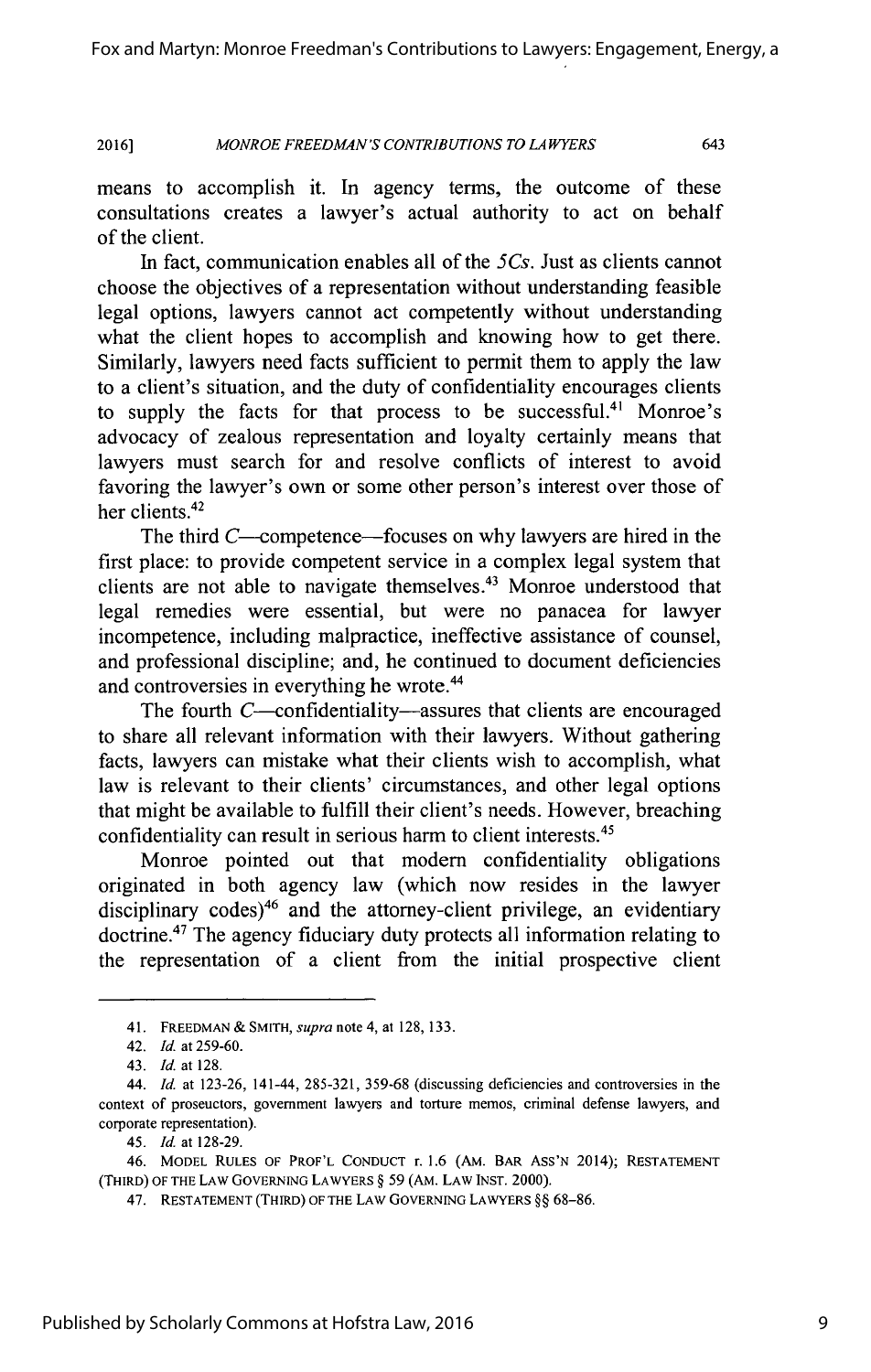#### *HOFSTRA LAWREVIEW* 644 [Vol. 44:635

communication throughout the representation and beyond, even after the client's death or reorganization. The evidentiary privilege is narrower, limited to prevent litigation disclosures of communications in confidence between a client and her lawyer (and no one else) for the purpose of seeking legal advice.<sup>48</sup>

He also examined and had a significant impact on the development of confidentiality exceptions. For Monroe, the bedrock principle was client autonomy. It follows that the express or implied client consent exception was the core principle and the key to a client-centered representation based on trust.<sup>49</sup> He was eloquent in describing just how important it was to conduct an extensive dialogue with the client to ensure that any consent to disclosure was truly informed.<sup>50</sup>

Monroe also insisted that at least two other exceptions, even when it did not serve client-perceived interests, must be recognized. Most jurisdictions recognized a confidentiality exception to prevent future client crime. Monroe argued that the basis for this exception should not be triggered **by** the legal characterization of "crime" or "fraud," but rather **by** whether the threat of bodily harm (or substantial financial loss) was serious enough to disclose without securing client consent.<sup>51</sup>

**By** virtue of the sheer force and logic of his convictions, Monroe won the day, successfully urging the Ethics 2000 commission (on which we sat) and now nearly all jurisdictions, to shift from a future client crime exception to a future prevention of "reasonably certain death or substantial bodily harm" requirement before permissive disclosure is permitted. $52$ 

Consistent with his focus on clients, Monroe was far more critical of other confidentiality exceptions, especially those that granted lawyers some measure of self-protection.<sup>53</sup> Although not entirely critical of exceptions that permit disclosure of client fraud, he characterized them as "[s]till [p]rotecting [c]orporate [f]raud."<sup>54</sup>

54. *Id.* at 142-46.

<sup>48.</sup> **FREEDMAN &** *SMITH, supra* note 4, at 129-34.

*<sup>49.</sup> Id. at* **128-29.**

*<sup>50.</sup> Id at* **52-55.**

*<sup>51.</sup> Id* at 139-41; Monroe H. Freedman, *The Life-Saving Exception to Confidentiality: Restating the Law Without the Was, the Will Be, or the Ought to Be,* **29** LoY. **L.A.** L. REv. **1631, 1636-39 (1996).**

**<sup>52.</sup>** MODEL **RULES** OF PROF'L **CONDUCT** r. **L.6(b)(1)** (AM. BAR ASs'N 2014); **RESTATEMENT** (THIRD) OF THE LAW GOVERNING LAWYERS **§ 66.**

*<sup>53.</sup> See* FREEDMAN **&** SMITH, *supra* note 4, at 146-47 (discussing collecting fees); *see also id.* at 147, 164 (establishing defenses).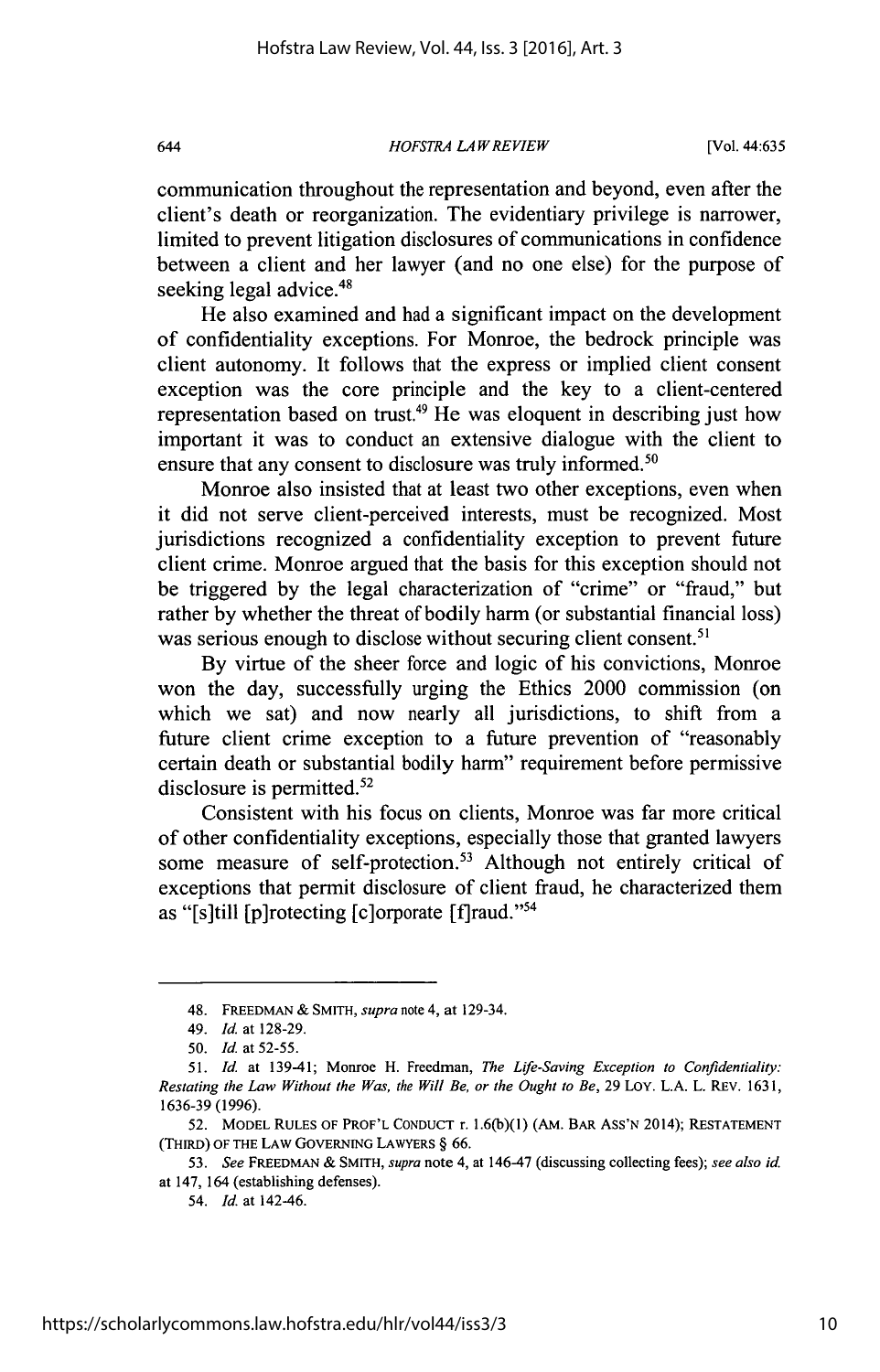The fifth  $C$ —conflicts of interest—because it is the most difficult, was for Monroe really the first. Client loyalty and zealous advocacy require lawyers to identify and avoid or resolve conflicts of interest. He argued that this loyalty obligation was the core of a client-centered system of lawyers' ethics. The agency duty of loyalty creates the lawyer's obligation to seek client consent whenever a lawyer's judgment, from the client's point of view, might reasonably be called into question. It also prevents client harm **by** imposing on lawyers the obligation to recognize and respond to any influences that may interfere with the lawyer's ability to act in the client's best interests as defined by the client.<sup>55</sup>

Monroe clarified the way that both agency law and the lawyer disciplinary rules must recognize that conflicts of interest can arise from several sources, including the lawyer's own personal interests and the interests of other clients, third persons, and former clients.<sup>56</sup> Pursuing the client's best interests requires lawyers to remain vigilant in the identification of conflicts of interest throughout the representation. Once identified, a conflict must be disclosed to the client(s), unless doing so would violate another client's confidentiality. And if confidentiality obligations should intrude into this process, lawyers should resolve the conflict by not proceeding in the matter.<sup>57</sup>

**A** lawyer's conflicts are imputed to the lawyer's firm. This imputation is premised upon the fiduciary principle that all firm lawyers owe loyalty to all firm clients and the fact that lawyers readily interact with and depend on each other in firms, if not physically, then electronically. Monroe understood that large law firms sought what he called the "ethical illusion of screening"<sup>58</sup> to limit this imputation, and he scrutinized their own conflict of interest, agreeing with Larry, that "there are no clients here to protect their interests."<sup>59</sup> Characteristically, Monroe found examples in cases where lawyers became subject to significant losses due to ethical blindness. $60$ 

*<sup>55.</sup> Id.* at **255-70.**

*<sup>56.</sup> Id.* at **257-60.**

*<sup>57.</sup> Id.* at **267-76.**

**<sup>58.</sup>** *Id.* at **278.**

*<sup>59.</sup> Id.* at **279.**

**<sup>60.</sup>** *Id.* at **281-83** (discussing Maritrans v. Pepper, Hamilton **&** Scheetz, **602 A.2d 1277, 1279** (Pa. **1992)).**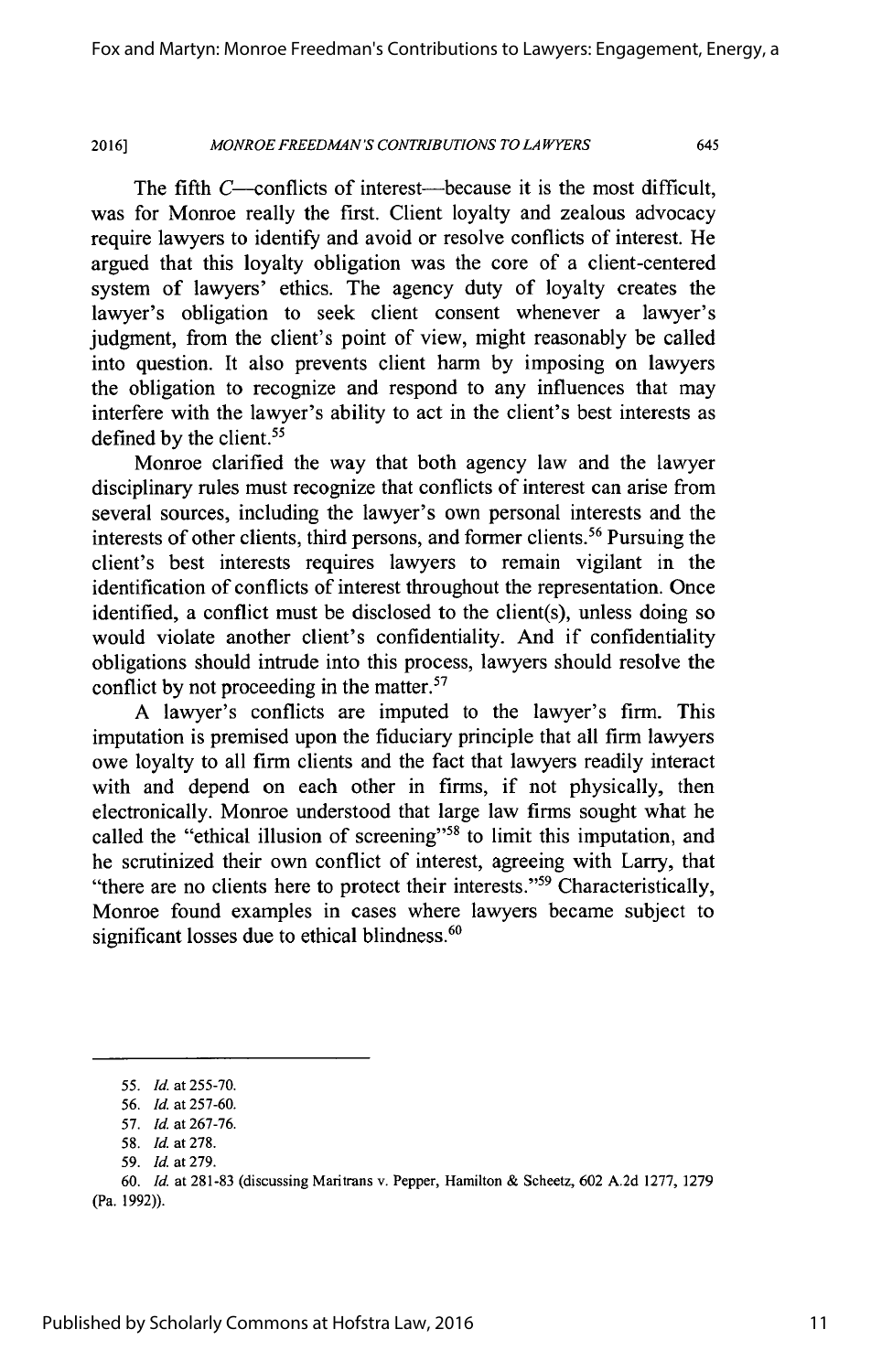#### *HOFSTRA LAW REVIEW* 646 [Vol. 44:635

#### V. **So** WHAT?

Monroe recognized the need for a variety of legal and equitable remedies to make real the lawyer's obligations. When harm is caused, the client may seek tort relief.<sup>6</sup>**If** harm is threatened, the client may seek disqualification or injunctive relief ordering the lawyer to end the representation of the conflicting interest. $62$  Lawyers who proceed in a representation without disclosing a conflict can provide the client with grounds for seeking fee forfeiture<sup>63</sup> or a constructive trust of other property that is implicated.<sup>64</sup>

As Monroe identified these outcomes, he also was relentless in pointing out when they were not properly implemented. His criticism of prosecutors' unrestrained discretion and the lack of any real remedy for criminal defense lawyer incompetence stand as lasting indictments of our legal system,<sup>65</sup> blemishes he tried so hard to erase.

Ultimately, he characterized both legal and equitable remedies as necessary to support the implementation of lawyer fiduciary duties or the limits on advocacy imposed **by** other law. He knew that lawyers who observed client-centered advocacy **by** understanding and adhering to their **5C** fiduciary duties would not create grounds for client relief. And, he also understood the need to identify and stay within the limits of the law.

#### VI. ARE THERE LIMITS?

Monroe knew that every agency and client-lawyer relationship is subject to one significant limitation: neither a client's power of control nor a lawyer's obligation of loyalty allows either to violate the limits of the law. Both principal and agent remain responsible for the consequences of their conduct as autonomous legal persons.<sup>66</sup> In other words, he recognized that zealous advocacy must occur within the bounds of the law. $67$ 

Monroe emphasized that these limits on advocacy should be clear, recognizing and helping define their margins. The most obvious legal

**<sup>61.</sup> RESTATEMENT** (THIRD) OF THE LAW GOVERNING LAWYERS **§§ 48-56** (AM. LAW **INST.** 2000).

**<sup>62.</sup>** *Id. §§* **6(2), 8;** FREEDMAN **&** *SMITH, supra* note **4,** at **270-74, 281-83.**

**<sup>63.</sup> RESTATEMENT** (THIRD) OF THE LAw GOVERNING LAWYERS **§§ 6(9), 37.**

*<sup>64.</sup> Id. §* **6(3).**

**<sup>65.</sup>** FREEDMAN **& SMITH,** *supra* note 4, *at* **123-26;** *see Freedman, supra* note **17,** *at* **611-12;** Freedman, *supra* note 21, at **739-47.**

**<sup>66.</sup> RESTATEMENT** (THIRD) OF THE LAW GOVERNING LAWYERS **§§ 23(1), 30.**

*<sup>67.</sup>* **FREEDMAN &** *SMITH, supra* note **4,** *at* 114-22.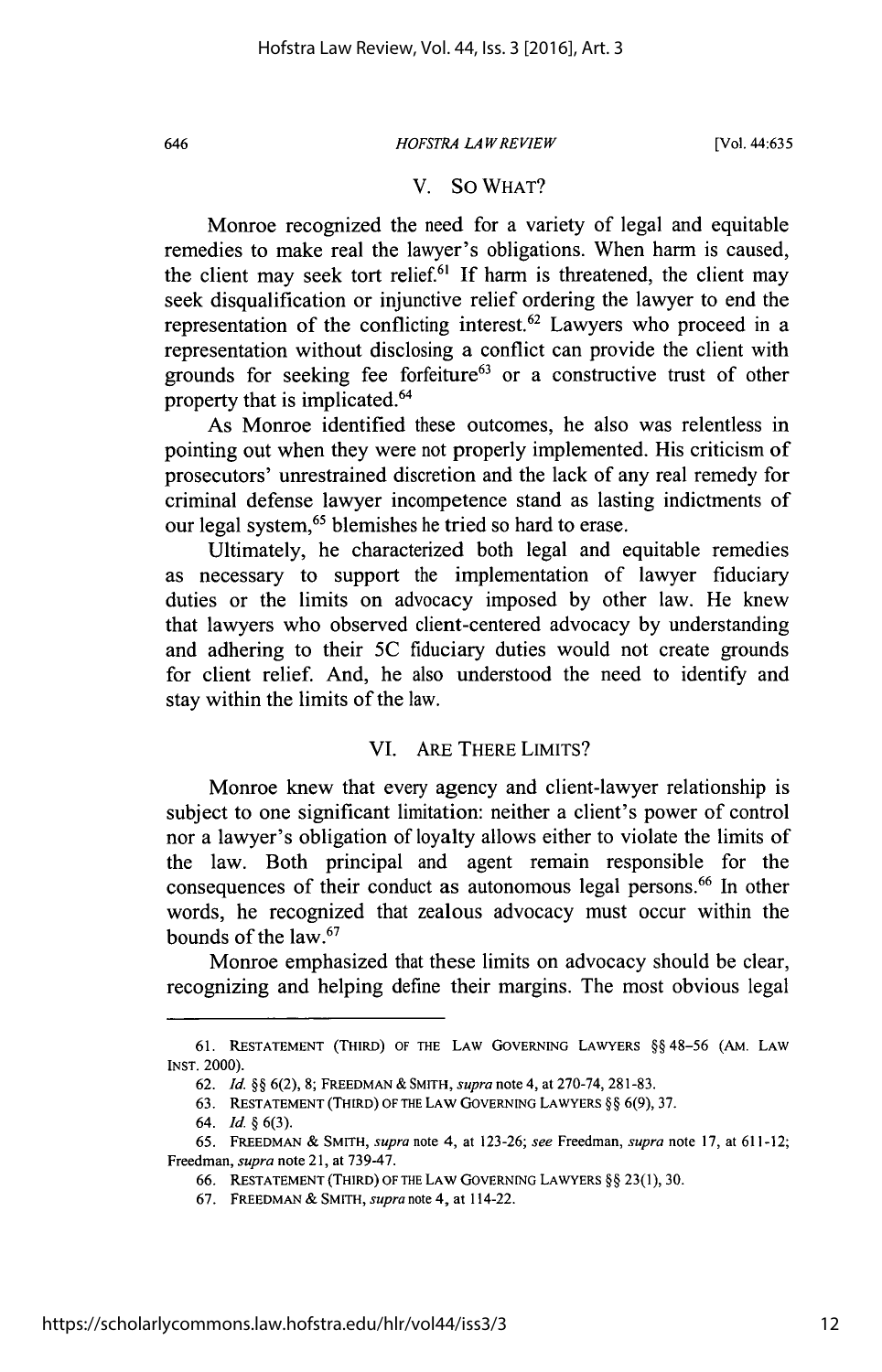limits are created by the criminal law.<sup>68</sup> Tort law and, in particular, the law of fraud create similar limitations.<sup>69</sup> Lawyer disciplinary codes impose additional limits on client advocacy, such as rules governing ex parte contact with opponents,<sup>70</sup> defining improper inducements to settle a matter, $71$  and regulating lawyers who serve as witnesses in client matters.<sup>72</sup>

**All** these bodies of law impose limits or bounds that restrain unfettered client allegiance. Monroe understood them, but he also knew that recognizing these limits does impose a heavy burden on lawyers. Because lawyers have long advised clients about how to avoid illegality, they certainly must recognize legal limitations on their own conduct. But the limitations must be clear, unmistakable, and necessary. He reminded us that professionalism codes are not entirely harmless when they are "given force of law **by** judges who value courtesy to 'brother lawyers' above 'entire devotion to the interests of the client [and] warm zeal in the maintenance and defense of his rights. $1.73$ 

#### VII. **ENGAGEMENT,** ENERGY, **AND ETHICS**

Monroe Freedman leaves lawyers with the gift of understanding client representation in practice and in theory. He calls our attention to the autonomy of our clients and ourselves, which requires identifying our clients, understanding our fiduciary duty, and identifying the limits of the law. His legacy of thought and action concerning each of these obligations leaves us a rich treasure trove that encourages ongoing engagement and renewed energy to continue his quest for ethical deliberation. Monroe fostered our understanding of the law governing lawyers, convincing us that the essence of great legal representation is to serve our clients well **by** representing them zealously within the bounds of the law.

**<sup>68.</sup>** MODEL **RULES** OF PROF'L **CONDUCT** r. **1.2(d), 8.4(b)** (AM. BAR Ass'N 2014); **RESTATEMENT** (THIRD) OF THE LAW GOVERNING LAWYERS **§§ 6, 30.**

**<sup>69.</sup>** MODEL **RULES** OF PROF'L **CONDUCT** r. **1.2(d), 4.1; RESTATEMENT** (THIRD) OF THE LAW GOVERNING LAWYERS **§§ 51, 95, 98.**

**<sup>70.</sup>** MODEL **RULES** OF PROF'L **CONDUCT** r. 4.2, 4.3; **RESTATEMENT** (THIRD) OF THE LAW **GOVERNING** LAWYERS **§§ 98-99;** FREEDMAN *&* SMITH, *supra* note *4, at* 106-14.

**<sup>71.</sup>** MODEL **RULES** OF PROF'L **CONDUCT** r. **5.6; RESTATEMENT** (THIRD) OF THE LAW **GOVERNING** LAWYERS **§ 13(2).**

**<sup>72.</sup>** MODEL **RULES** OF PROF'L **CONDUCT** r. **3.7; RESTATEMENT** (THIRD) OF THE LAW GOVERNING LAWYERS **§ 108.**

**<sup>73.</sup>** FREEDMAN *&* SMITH, *supra* note 4, at 122.